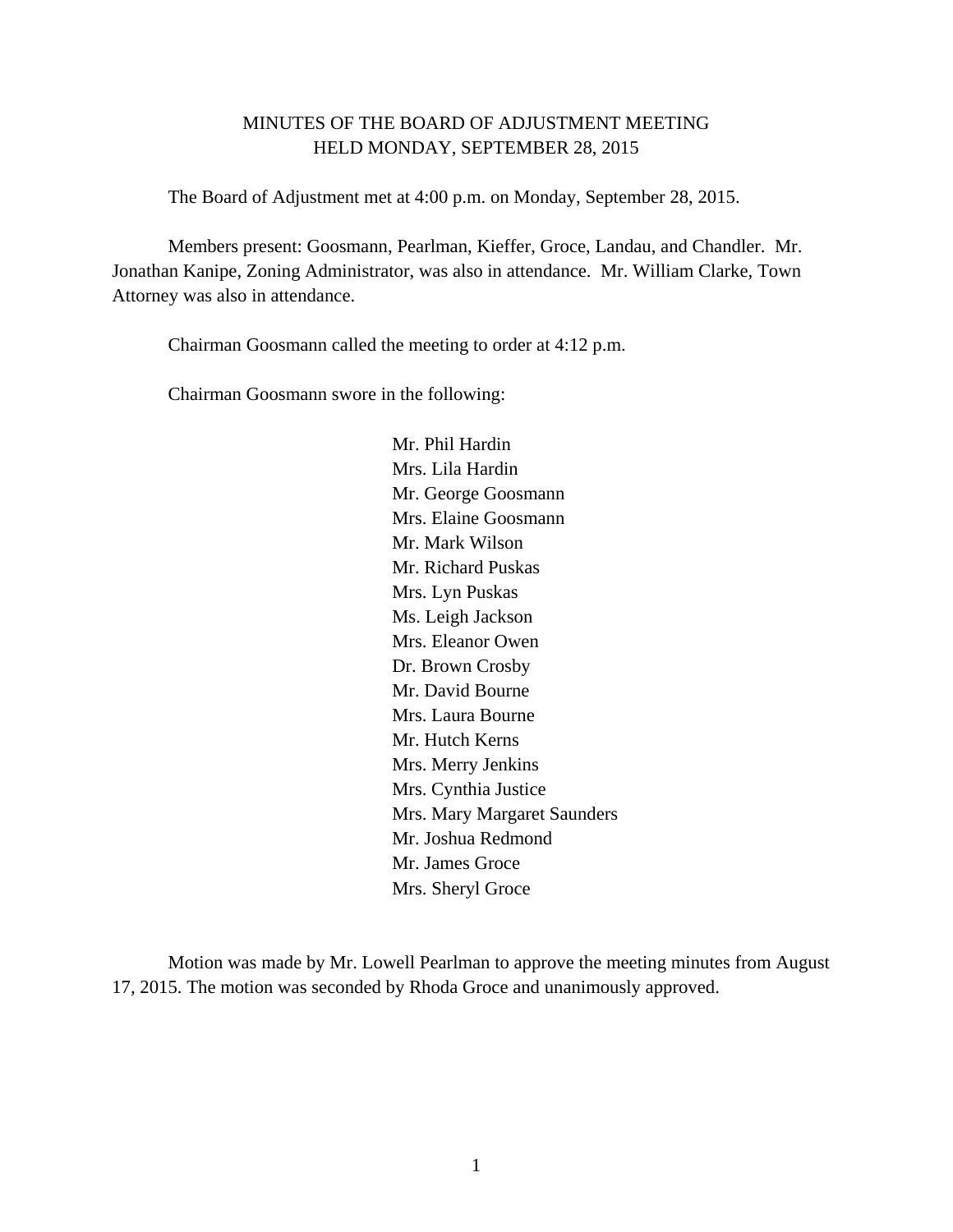## HEARING (Evidentiary):

Chairman Goosmann bypassed Shane Robichaud of 1 Lone Pine Road.

## DELIBERATION & DETERMINATION

Shane Robichaud and/or representing parties were not present at the meeting.

## HEARING (Evidentiary):

 Chairman Goosmann began discussion for Phil and Lila Hardin, 12 East Forest Road, who were called to present their plan. Mr. Lowell Pearlman shepherded this discussion.

 Mr. Hardin presented two copies of the planned pergola installation, noted as a new attachment and presented his plan.

 Mr. Pearlman asked whether they requested a Conditional Use Permit or Variance. Mr. Jonathan Kanipe indicated they asked for a Conditional Use Permit only.

 Chairman Goosmann indicated that the Board had visited the property earlier, and that, due to the lay of the land, it was likely that the structure would not be visible. The structure was detached, there were no additional structures, and it is planned to be constructed outside of the setbacks. Chairman Goosmann asked if Mr. and Mrs. Hardin would be willing to install some buffering if neighbors asked the question. Mr. Hardin said that the structure would likely not be visible from the road or other properties. Mr. Pearlman asked again about vegetation and buffering if necessary, and Mr. Hardin agreed they would buffer if necessary.

 Mr. Pearlman asked if there were additional questions or comments from Mr. and Mrs. Hardin. Mr. Hardin replied no.

## DELIBERATION & DETERMINATION

 Chairman Goosmann asked Mr. Pearlman to present the findings of fact. Mr. Pearlman recited the facts. Mr. Phil and Lila Hardin of 12 East Forest Road are requesting a Conditional Use Permit to move an existing pergola from the east side of their home to the south side of their home. They have shown the Board a landscape plan and a plan of how the structure is going to interact with the existing property. They have agreed to place landscape buffer if any of the neighbors object. Chairman Goosmann verified with Mr. and Mrs. Hardin that these were correct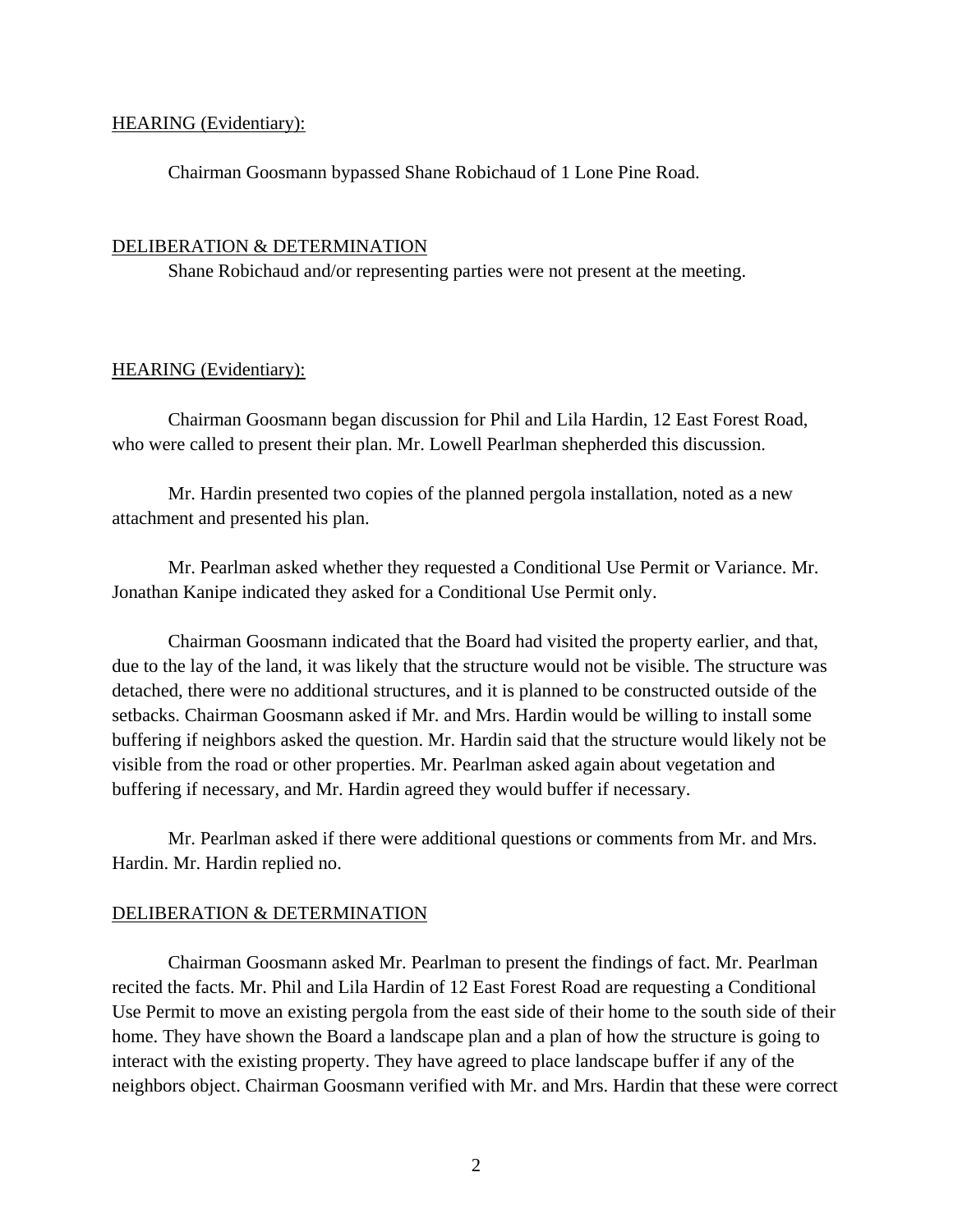and asked if there were additional comments. Mr. Hardin said no.

Chairman Goosmann asked for a motion, and Mr. Robert Chandler made a motion to approve the Conditional Use Permit for Phil and Lila Hardin of 12 East Forest Road, for relocation of a metal accessory structure from rear yard to side yard and that the facts recited by Mr. Lowell Pearlman and his summation be accepted as findings of fact to support this grant. The Board has inspected the site and no neighboring property owner has objected.

 Further, Mr. Chandler moved that the Board find that granting this Conditional Use Permit, (a) would not materially endanger the public health or safety if located where proposed and developed according to the plans as submitted and improved, (b) met all required conditions and specifications of the Town of Biltmore Forest Zoning Ordinance, (c) would not substantially injure the value of adjoining or abutting property, and (d) would be in general conformity with the plan of development of the Town of Biltmore Forest and its environs as set forth in Sections 1005.03 (2) and (3) of the above ordinance. The applicant has been informed that she is to report to the Zoning Administrator within seven (7) days of completion of the project in order that the Zoning Administrator can determine that the project has been completed in accordance with plans submitted to the Town.

The motion for a Conditional Use Permit and Variance was seconded by Mr. Pearlman and unanimously approved.

Conditional Use Permit was approved.

#### HEARING (Evidentiary):

 George and Elaine Goosmann, 10 Hemlock Road, presented their plans for a new pergola in the rear yard. Chairman Goosmann indicated that the applicant, George Goosmann, was his father and that he would not take any action on the case and merely just shepherd it along.

 Mr. Robert Chandler asked Mr. and Mrs. Goosmann to briefly describe their project. Mrs. Goosmann went through the plans for the pergola installation of a 10 feet tall and 10 feet wide light gray stained pergola in the rear yard. It will have 12 foot beams over the top. It will be wood. Mrs. Goosmann showed the pictures. Mr. Chandler asked if any neighbors had objected to the project or if it was visible from any adjacent properties. Chairman Goosmann asked if they spoke to the neighbors. Mr. George Goosmann said there were no objections, and only one neighbor had asked what the letter from the Town was in reference to and that was it. Mrs. Elaine Goosmann said that perhaps only the Woods at 12 Hemlock Road could see it from their laundry room window, but that was all. Mr. George Goosmann said that he had spoken with the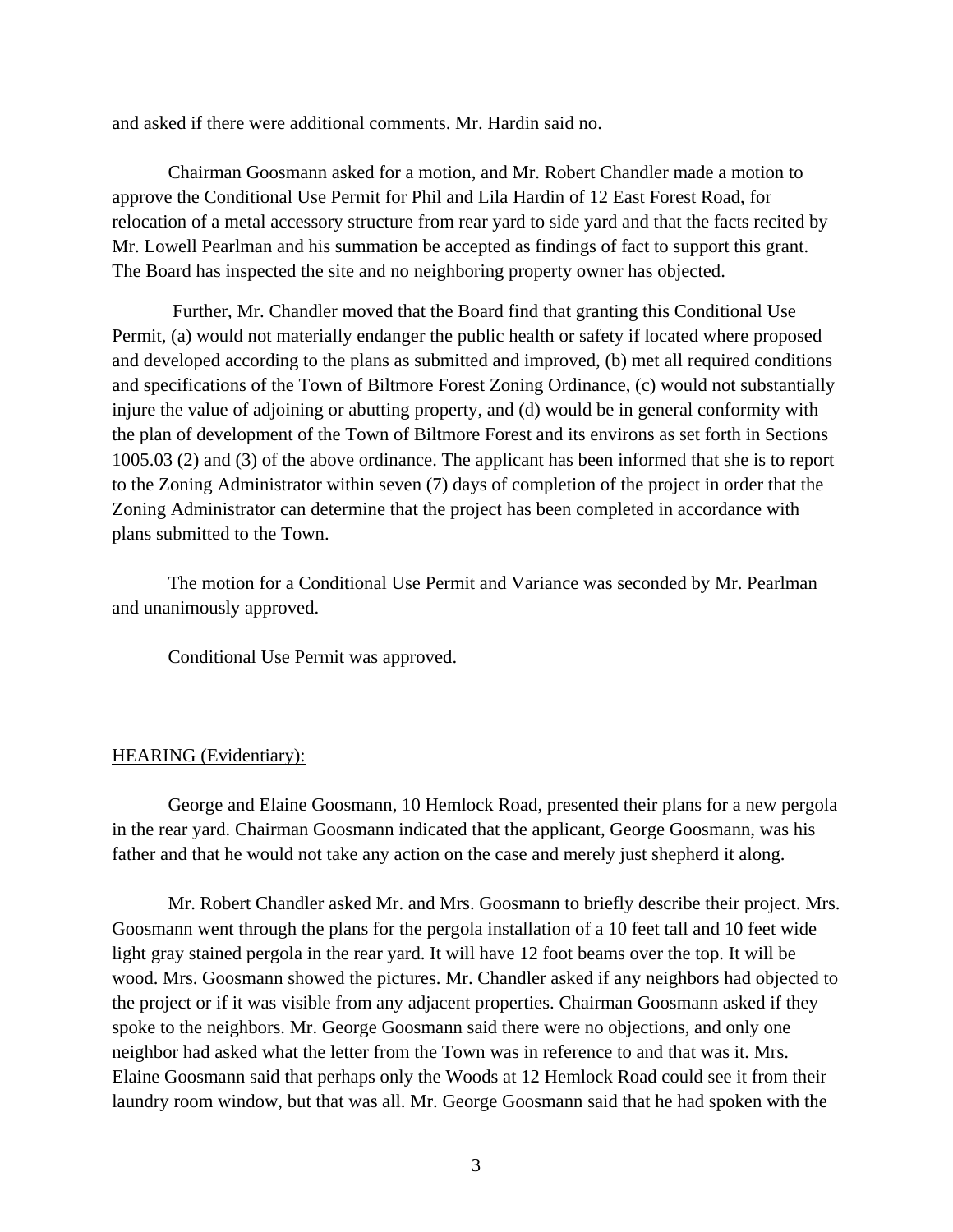Woods and they were fine with the project. Mr. Chandler verified this pergola will be built on the existing patio. Mr. & Mrs. Goosmann said yes.

# DELIBERATION & DETERMINATION

Dr. Rich Landau recited the facts and made a motion to approve the Conditional Use Permit. George and Elaine Goosmann of 10 Hemlock Road are requesting a Conditional Use Permit for an accessory structure, a pergola to be constructed in their rear yard and it will be constructed on an existing patio. It may be visible but the patio is visible as well from a neighbor and no neighbors have objected. Chairman Goosmann asked if there were any questions or comments from the audience.

Mr. Lowell Pearlman made the motion that a Conditional Use Permit as requested be granted to George and Elaine Goosmann of 10 Hemlock Road for a pergola and the facts as recited by Rich Landau and his summation be accepted as findings of fact to support this grant. The Board has inspected the site and no neighboring property owner has objected.

 Further, Mr. Pearlman moved that the Board find that granting this Conditional Use Permit, (a) would not materially endanger the public health or safety if located where proposed and developed according to the plans as submitted and improved, (b) met all required conditions and specifications of the Town of Biltmore Forest Zoning Ordinance, (c) would not substantially injure the value of adjoining or abutting property, and (d) would be in general conformity with the plan of development of the Town of Biltmore Forest and its environs as set forth in Sections 1005.03 (2) and (3) of the above ordinance. The applicant has been informed that she is to report to the Zoning Administrator within seven (7) days of completion of the project in order that the Zoning Administrator can determine that the project has been completed in accordance with plans submitted to the Town.

The motion for a Conditional Use Permit was seconded by Mrs. Rhoda Groce and unanimously approved.

Conditional Use Permit was approved.

HEARING (Evidentiary):

Mrs. Debra Stonecipher, 15 East Forest Road, was called.

## DELIBERATION & DETERMINATION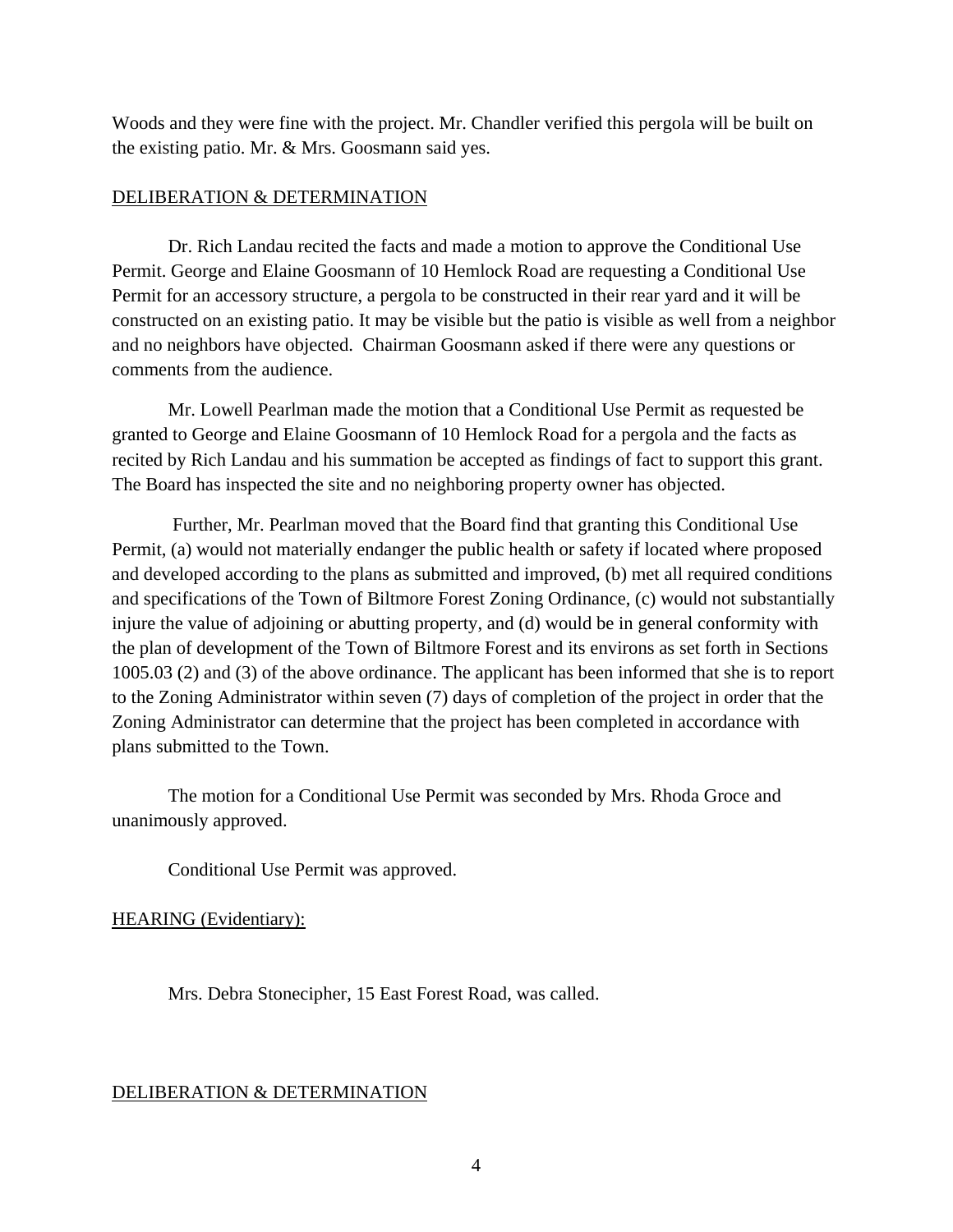Mrs. Stonecipher and/or her representative were not present so the Board moved to the next case.

## HEARING (Evidentiary):

 Keith and Barbara Love, 6 Forest Road, were called. Mr. Mark Wilson, landscape architect for Broadbrook Landscaping, came forward to present the driveway plans. Mr. Chandler shepherded the discussion. Mr. Wilson began discussion by going through the history of the driveway and the need to rehabilitate it. Mr. Wilson indicated that the cattle grate would be steel or aluminum, and that the two gates requested were to provide pedestrian access and ensure that the deer could not cross into the property by going around the cattle grate. Mr. Wilson indicated that the gate on the left hand side is for symmetry only. The secondary use of the gates would be to force the deer to jump over those gates to get in but then they have to deal with the deer grate. On the right hand side, there would be a 2 foot wide pedestrian access with a swing gate and on that other side, it would be a fixed gate. This is to make it symmetrical rather than purely functional. Dr. Landau asked where the gates would be in respect to the deer crossing. Mr. Wilson said unfortunately our surveyor did not pick that up. Dr. Landau asked where the deer gates would be and Mr. Wilson pointed it out on the drawings. Mrs. Kieffer asked for a larger drawing. A large scale drawing was provided.

 Mr. Pearlman asked whether the deer gate and cattle grate were on the original plan. Mr. Wilson said he did not believe so. He also said the original intention was to try the deer netting without taking any further steps but of course the deer figured it out rather quickly. The Town Attorney, Mr. William Clarke, asked about the approval of the deer fence approximately two years ago. Mr. Wilson agreed and said yes it was approved. Mr. Clarke asked if the deer fence is working. Mr. Wilson said yes the fence is working however, the existing driveway is where they are coming through which is the front driveway.

 Chairman Goosmann asked for additional comments, and asked Mr. Chandler to recite the facts.

### DELIBERATION & DETERMINATION

 Keith and Barbara Love at 6 Forest Road are applying for a Conditional Use Permit for gates associated with the driveway and entrance renovation. The driveway renovation has been approved separate from this, but because of the way the gates are set up a conditional use permit is necessary. The gates have been outlined and will be about  $4\frac{1}{2}$  feet tall and will be on either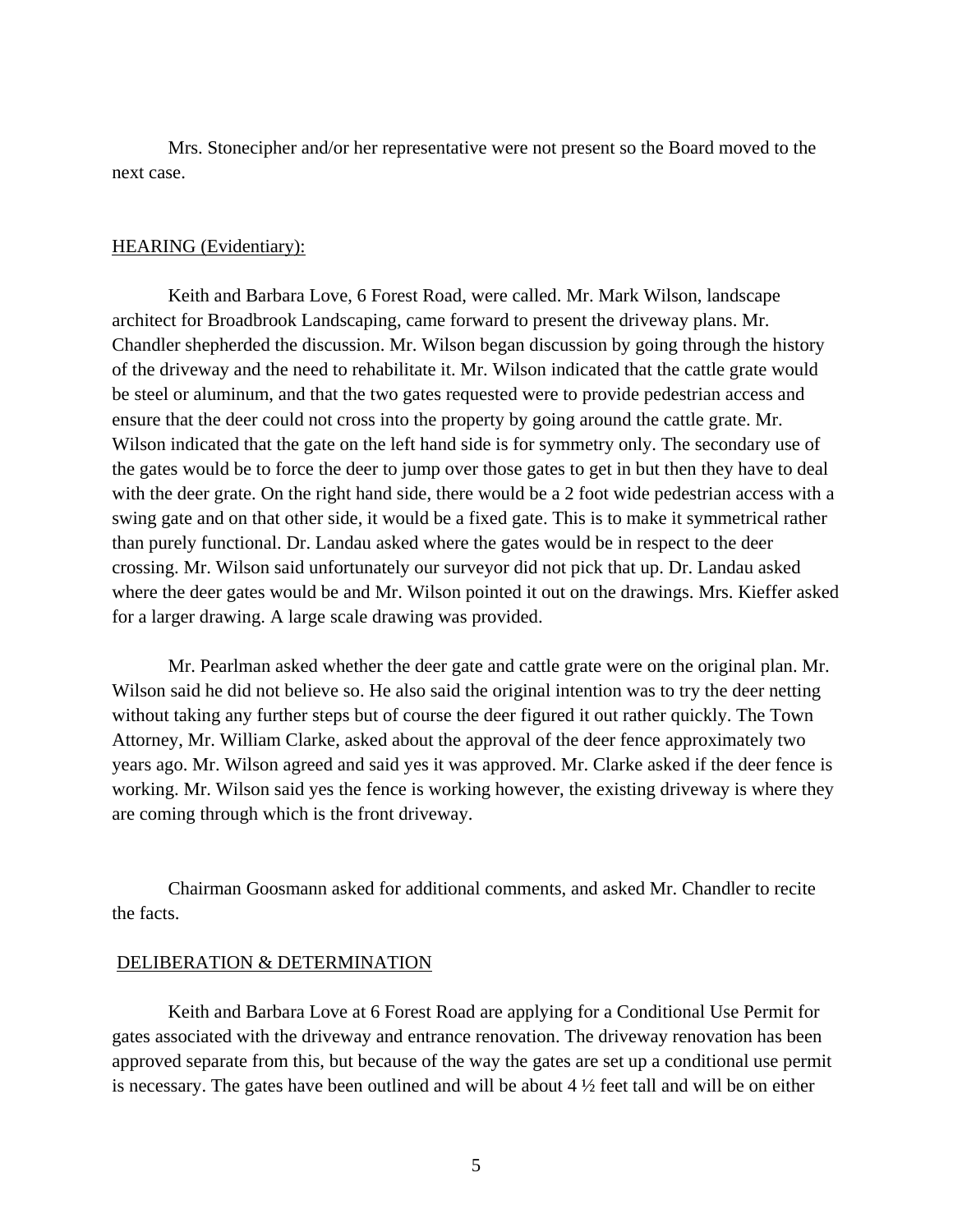side of a cattle grate that is keeping the deer from entering the property. The main issue for doing this is because of a hardship of keeping the deer out and the Design Review Board will look at the architectural portion of this. Dr. Landau added that it was a variance also for the gates in the front yard. To clarify, a variance and a conditional use permit is needed.

Dr. Landau made a motion to approve the conditional use permit and variance. I, Rich Landau move that a Conditional Use Permit and Variance as requested be granted to Keith and Barbara Love of 6 Forest Road for construction of two wooden gates in the entrance of the property and that the facts and findings recited by Robert Chandler in his summation be accepted as findings of fact to support this grant. The Board has inspected the site and no neighboring property owner has objected.

 Further, Dr. Landau moved that the Board find that granting this Conditional Use Permit, (a) would not materially endanger the public health or safety if located where proposed and developed according to the plans as submitted and improved, (b) met all required conditions and specifications of the Town of Biltmore Forest Zoning Ordinance, (c) would not substantially injure the value of adjoining or abutting property, and (d) would be in general conformity with the plan of development of the Town of Biltmore Forest and its environs as set forth in Sections 1005.03 (2) and (3) of the above ordinance. The applicant has been informed that she is to report to the Zoning Administrator within seven (7) days of completion of the project in order that the Zoning Administrator can determine that the project has been completed in accordance with plans submitted to the Town.

Mrs. Rhoda Groce seconded the motion. All in favor, motion was approved.

#### HEARING (Evidentiary):

 Richard and Lyn Puskas of 933 Hendersonville Road Richard and Lyn Puskas, 933 Hendersonville Road, presented their project. Mr. Puskas said their goal was to improve the design and safety of their property. Mr. Puskas said the idea was to put a stone and masonry wall within the existing tree line and to save as many trees as possible when constructing the wall. Mr. Chandler asked them to describe the makeup of the wall itself and its dimensions.

 The wall would be 6 feet, with columns that are 8 inches taller. The wall would be pebble dash finish on the face of all walls. Mr. Chandler asked for verification of the color, and Joshua Redmond, representing Patrick McCarthy Construction, said it was stone gray. The columns themselves will be made of rock block. The columns are  $2^{\prime}x2^{\prime}$  and the walls will be 12 inches wide.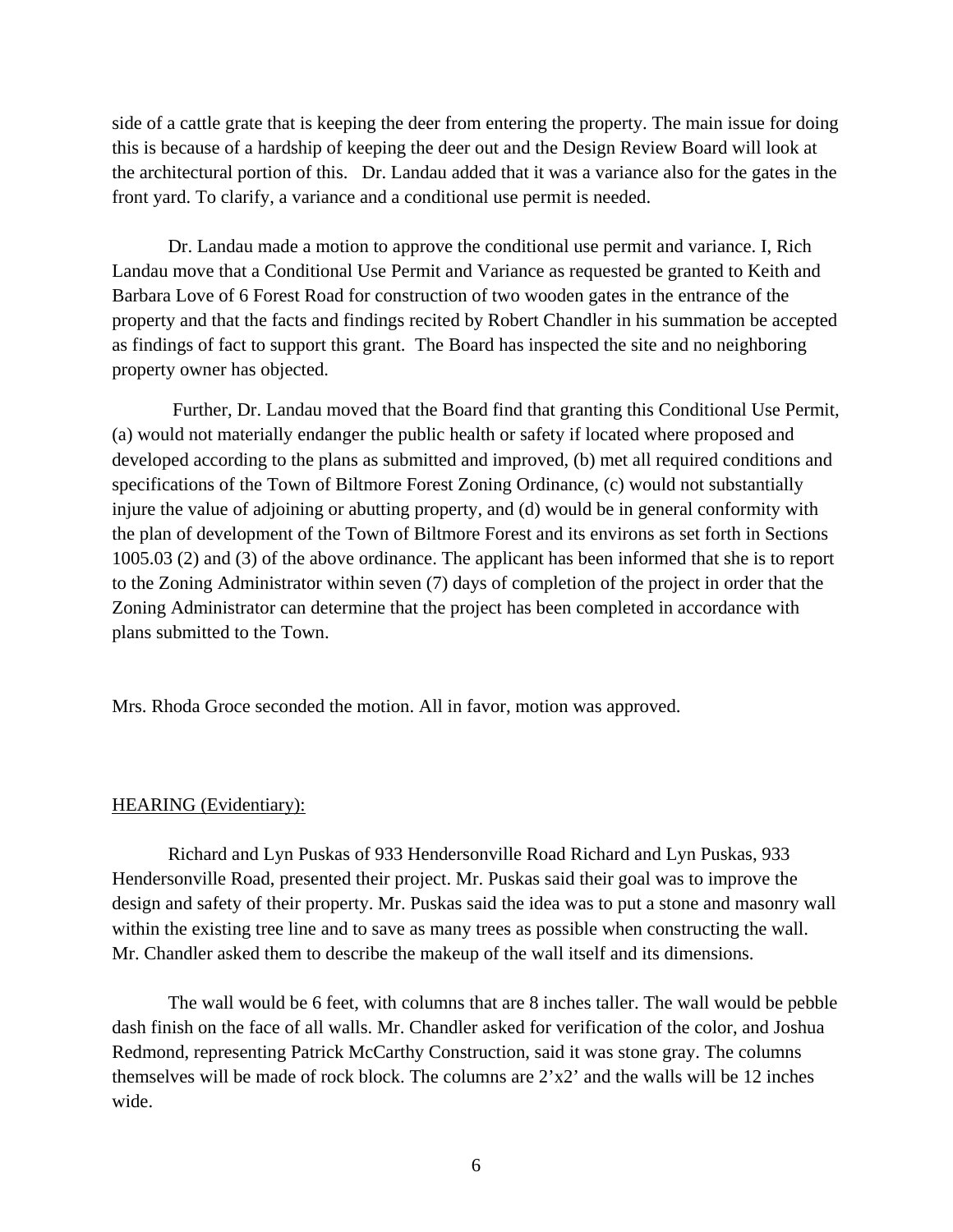Mrs. Kieffer asked whether the wall would provide more sound barrier than just the arbor vitae. Mrs. Puskas indicated that she believed it would provide more sound buffering, but also that safety and security would be significantly improved. Mrs. Puskas referred to a recent incident in which a car went into the lot at 939 Hendersonville Road.

 Chairman Goosmann asked if the owners had received approval from the NC DOT. Mr. Redmond indicated that he had spoken with the DOT, and they approved it since it was an existing driveway.

 Mrs. Kieffer asked what the size of the existing gate was. Mr. Puskas said that the gate was approximately 8 feet tall, and Mr. Redmond indicated he recalled measuring it at 80 inches. There was additional discussion about whether the walls would support a gate that high, and Mr. Puskas indicated it was only 8' at the center of the gate.

 Mr. Chandler asked the Town Administrator whether this would go to Design Review Board. Mr. Kanipe said it would, and the Design Review Board would review the wall but if the existing gate is approved to be moved, there is not much review that can be done with that.

 Mrs. Kieffer asked about the total depth of the footers. Mr. Redmond indicated it was one foot deep for the most part, but modestly deeper in a few other spots.

 Mr. Chandler asked if they would be willing to replace the trees if they died as a result of the wall construction. The applicant agreed to this request.

## DELIBERATION & DETERMINATION

 Mr. Robert Chandler reviewed the proposal and stated the facts for the Conditional Use Permits and Variance requests. Richard and Lyn Puskas of 933 Hendersonville Road are applying for a Conditional Use Permit and Variance to request construction of a block and mortar wall with stone caps and columns and relocation of an existing iron gate. A Conditional Use for the block and mortar sheltering wall within the front setback and relocate the iron gate within the front setback. A Variance request to construct the wall within the front setback to relocate the gate within that front setback and a Variance request to construct an asphalt parking area adjacent to Hendersonville Road within the front setback. The relocation of an existing gate and fence is included and being relocated closer to Hendersonville Road. The applicants have also said that if there is any buffering that has gone away, they will replace it to keep the buffering in place.

Chairman Goosmann asked about the dimensions of the asphalt driving in front of the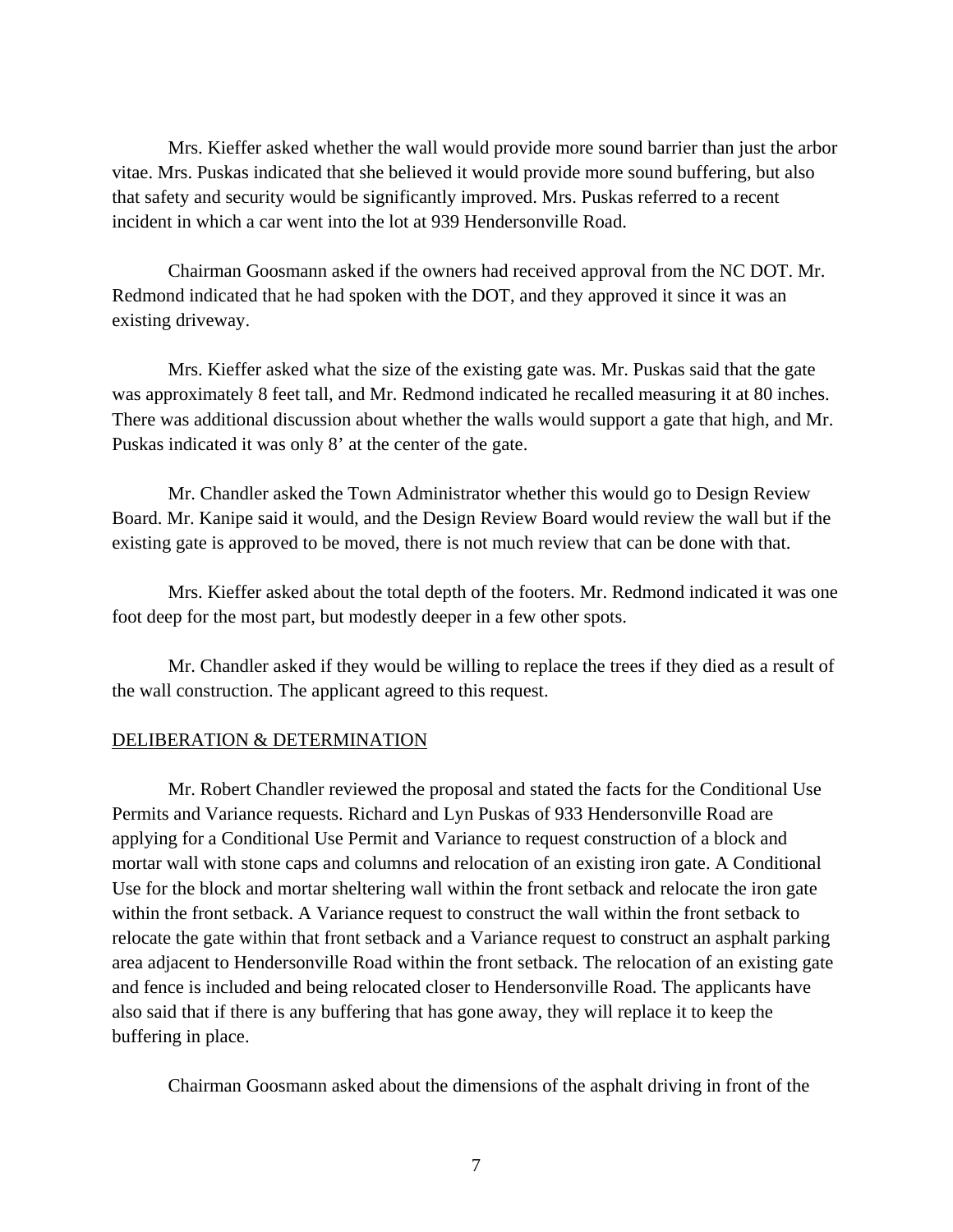home. Mr. Redmond went through these proposed dimensions according to the drawings.

Mrs. Lynn Kieffer made a motion to approve the Conditional Use Permit and Variance. I, Lynn Kieffer move that a Conditional Use Permit and Variance as requested be granted to Richard and Lyn Puskas of 933 Hendersonville Road for a Conditional Use Permit to construct a mortar, a wall within the front setback, and an iron gate to relocate and the and Variance to construct the asphalt parking area adjacent to Hendersonville Road within the front setback. The facts as recited by Robert Chandler in his summation be accepted as findings of fact to support this grant. The Board has inspected the site and no neighboring property owner has objected.

 Further, Mrs. Kieffer moved that the Board find that granting this Conditional Use Permit, (a) would not materially endanger the public health or safety if located where proposed and developed according to the plans as submitted and improved, (b) met all required conditions and specifications of the Town of Biltmore Forest Zoning Ordinance, (c) would not substantially injure the value of adjoining or abutting property, and (d) would be in general conformity with the plan of development of the Town of Biltmore Forest and its environs as set forth in Sections 1005.03 (2) and (3) of the above ordinance. The applicant has been informed that she is to report to the Zoning Administrator within seven (7) days of completion of the project in order that the Zoning Administrator can determine that the project has been completed in accordance with plans submitted to the Town.

 Mrs. Groce seconded the motion. Chairman Goosmann asked for any questions from the audience. No questions were noted. The Board voted unanimously to approve.

#### HEARING (Evidentiary):

 Chairman Goosmann called on Leigh Jackson and G. Trujillo, 14 Hilltop Road, to present their case. Ms. Jackson presented her case, and noted that her property was the only on the block that did not have fencing in the rear yard. Chairman Goosmann stated that Mr. Kanipe asked Ms. Jackson to stop replacing the fence due to not getting prior approval. Chairman Goosmann asked for a picture of the fence they are proposing. The south side had chain link fencing and the north side had more of a chicken wire type fence. Ms. Jackson said they cleaned out the whole back corner of the lot. The picture shows the new proposed fence and the trees.

 Ms. Jackson's neighbor is Mrs. Laura Copenhaver. Her sister, Eleanor Owen, was present to represent Mrs. Copenhaver. Ms. Jackson explained to Mrs. Owen the proposed idea for the new fencing. Mrs. Owen stated that Mrs. Copenhaver is concerned as to what will be visible from her property, as she does not want to see the fencing. Ms. Jackson indicated that Mrs.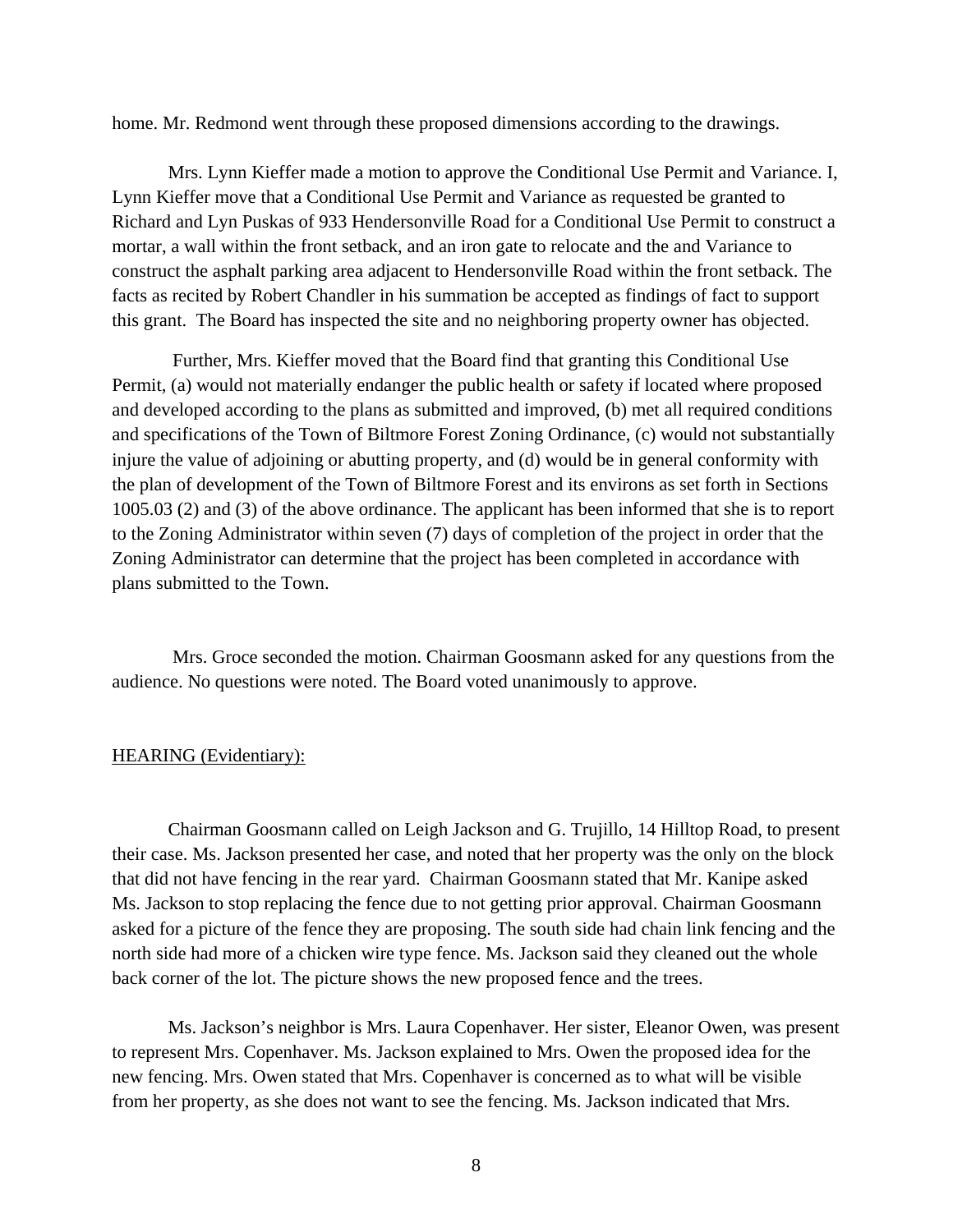Copenhaver does see fencing right now and referenced pictures of the tree barrier. Ms. Jackson stated she wants to propose putting the new fence farther inside so you cannot see it and they hope to put plantings around it. Ms. Jackson is willing to work with anyone if they have issues with this proposal.

 Mr. Pearlman asked whether the Town could develop an approved list for fencing, and Chairman Goosmann indicated that Mayor Goosmann was present and would more than likely be willing to take that to the Town Board. The Mayor, George Goosmann, indicated he would ask the Town Counsel and Town Administrator to prepare some suggestions for them.

 Ms. Jackson went through the proposal for Mrs. Owen and showed the existing concrete masonry block fence. Mrs. Owen asked what the setback was, and Chairman Goosmann said it was 20' from the rear. The fencing is 6' from the rear of the property lines and on the sides it is approximately the same as the existing fencing line.

 Mrs. Owen asked whether there was a specific screening plan in place for landscaping. Ms. Jackson indicated that she does have a plan for this, but they were unsure for now as to what it would be until they had the bamboo removed. Ms. Jackson said she would be willing to work with the neighboring property owner, Board of Adjustments, and Town Administrator to develop a plan. Chairman Goosmann asked if it was appropriate to approve the permit with the understanding that if the screening was not appropriate, the Board of Adjustments could then require a new buffering plan for the property. Mr. Clarke said yes.

 An unidentified audience member suggested the Town have an approved buffering plan in place. Mrs. Kieffer said this will also go to the Design Review Board.

 Chairman Goosmann reiterated that the buffering is required for the permit, and that if complaints arise from the Town and any neighbor the landscape plan and buffering could be reviewed by the BOA subsequently.

## DELIBERATION & DETERMINATION

 Chairman Goosmann recited the facts and said Lee Jackson and G. Trujillo, 14 Hilltop Road, are requesting a Conditional Use Permit to approve the replacement of existing fencing and a new 4' high black mesh fence in the rear and side yards. These will be placed 6 feet within the existing boundary line as replacement for existing fences which are being removed and replaced. Also, Chairman Goosmann noted that the applicant is prepared to buffer this from the neighboring property owners and that the buffering can be reviewed by this committee subsequent to its installation and if it is deemed unsatisfactory by complaint from a neighbor,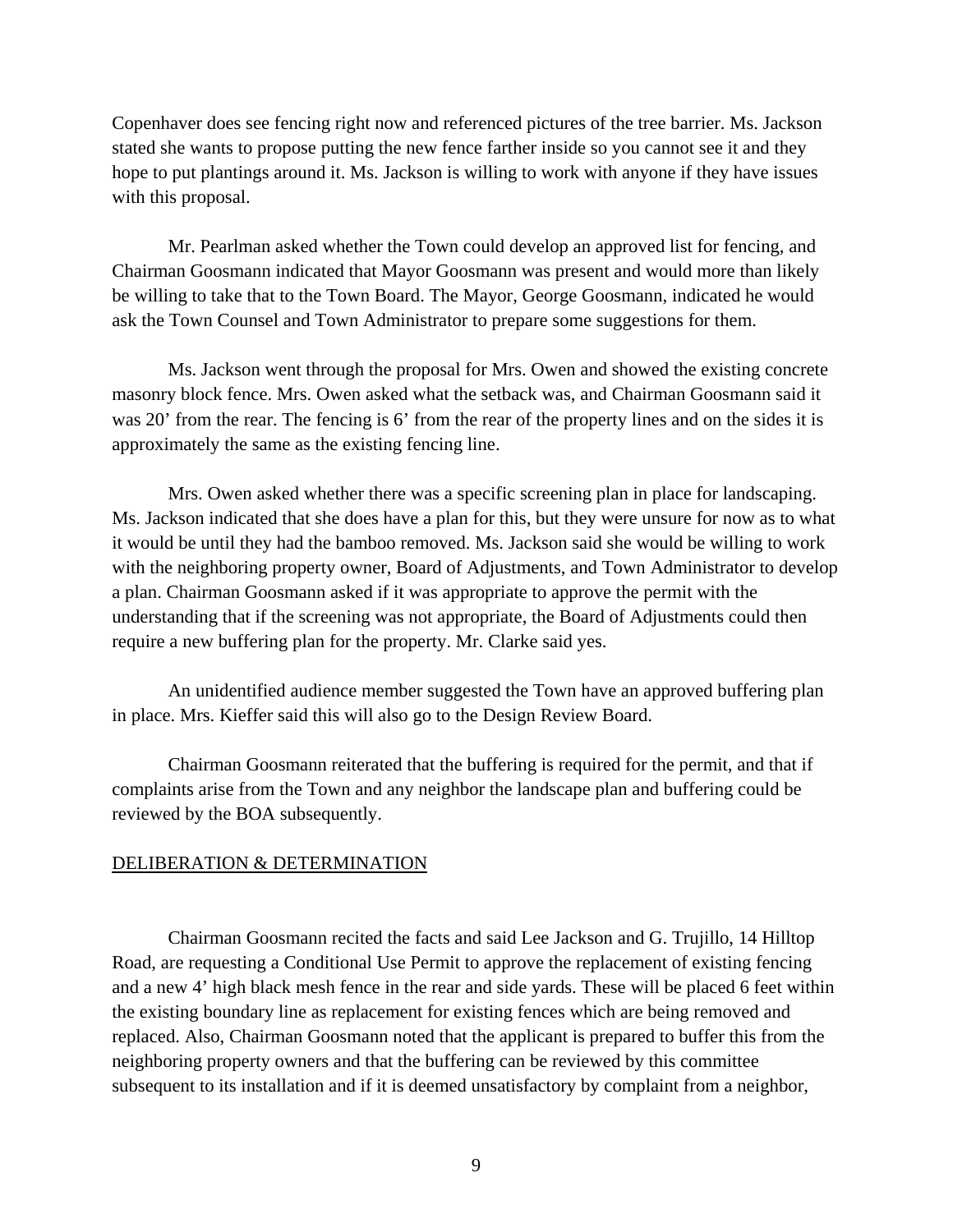complaint driven, or by the Town Administrator. This will exist in the rear and side yard. Further, a variance approval is required to construct the fence within the rear and side yard setbacks.

 Mrs. Groce made a motion for approval, and included in her motion that a neighbor has supplied a letter of opposition to the proposal. Mrs. Groce noted that the neighbor's representative, Mrs. Eleanor Owen, was satisfied after the discussion.

Rhoda Groce made a motion to approve a Conditional Use Permit and Variance to Lee Jackson and G. Trujillo, 14 Hilltop Road. The approvals include a conditional use permit for replacement of an existing fence which is a 4 foot high black mesh fence in the rear and side yard. A variance approval is required to construct within the rear and side yard setback and that the facts and findings as recited by Greg Goosmann in his summation be accepted as findings of fact to support this grant. The Board has inspected the site and a single neighbor has objected but a representative for that neighbor has been present at the meeting today and they offered no objection to this motion.

 Further, Mrs. Groce moved that the Board find that granting this Conditional Use Permit, (a) would not materially endanger the public health or safety if located where proposed and developed according to the plans as submitted and improved, (b) met all required conditions and specifications of the Town of Biltmore Forest Zoning Ordinance, (c) would not substantially injure the value of adjoining or abutting property, and (d) would be in general conformity with the plan of development of the Town of Biltmore Forest and its environs as set forth in Sections 1005.03 (2) and (3) of the above ordinance. The applicant has been informed that she is to report to the Zoning Administrator within seven (7) days of completion of the project in order that the Zoning Administrator can determine that the project has been completed in accordance with plans submitted to the Town.

 Dr. Landau added the facts were amended to note that the side fencing was not to be 6 feet from the property line, but would be installed in the same location as the existing fence.

Dr. Landau seconded the motion. Motion was approved unanimously.

## HEARING (Evidentiary):

 Chairman Goosmann called on Dr. Brown Crosby of 26 Stuyvesant Road. Mr. Clarke, Town Attorney, disclosed his conflict of interest in regards to his son being a fifty (50) percent owner of Sugar Hollow Solar. Mr. Clarke does not represent his son or his son's firm, but he is disclosing this for the record. Mr. Clarke also noted he is friends with Dr. Crosby, as well.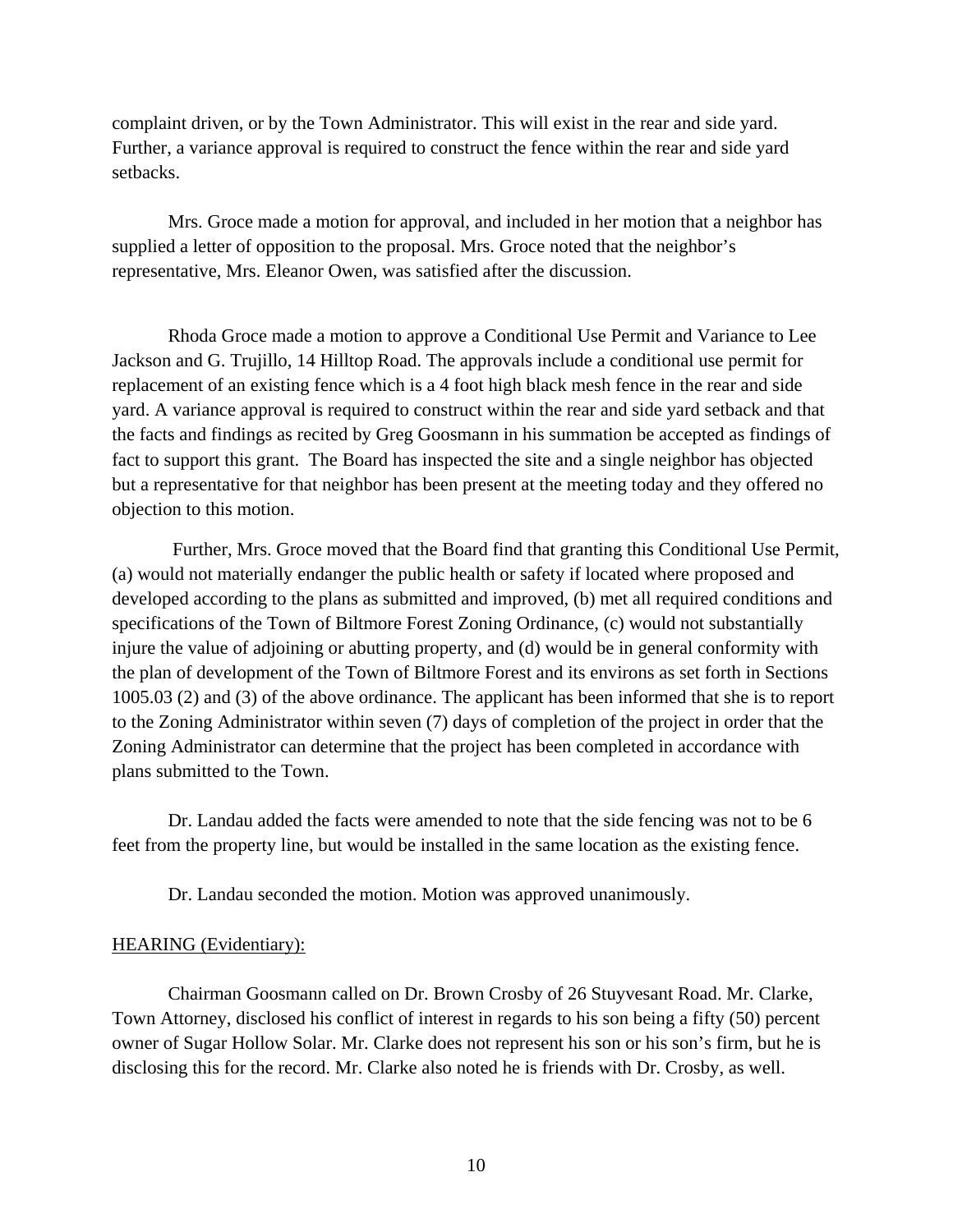Mr. Clarke began review of why the Board of Adjustments was reviewing Dr. Crosby's application for solar panels. The new Senate Bill 25, passed during the latest legislative session, essentially prohibits provisions of Zoning Ordinances that attempt to regulate building design elements. In other words, Senate Bill 25 specifically states:

*SECTION 1.G.S.160A-381 is amended by adding new subsections to read:"(h) Any zoning and development regulation ordinance relating to building design elements adopted under this Part, under Part 2 of this Article, or under any recommendation made under G.S.160A-452(6)c. may not be applied to any structures subject to regulation under the North Carolina Residential Code for One-and Two-Family Dwellings except under one or more of the following circumstances: (1)The structures are located in an area designated as a local historic district pursuant to Part 3C of Article 19 of Chapter 160A of the General Statutes.(2)The structures are located in an area designated as a historic district on the National Register of Historic Places.(3)The structures are individually designated as local, State, or national historic landmarks.(4)The regulations are directly and substantially related to the requirements of applicable safety codes adopted under G.S.143-138.(5)Where the regulations are applied to manufactured housing in a manner consistent with G.S.160A-383.1 and federal law.(6)Where the regulations are adopted as a condition of participation in the National Flood Insurance Program.*

 For the purposes of this subsection, the phrase "building design elements" means exterior building color; type or style of exterior cladding material; style or materials of roof structures or porches; exterior nonstructural architectural ornamentation; location or architectural styling of windows and doors, including garage doors; the number and types of rooms; and the interior layout of rooms. The phrase "building design elements "does not include any of the following: (i) the height, bulk, orientation, or location of a structure on a zoning lot; (ii) the use of buffering or screening to minimize visual impacts, to mitigate the Impacts of light and noise, or to protect the privacy of neighbors; or (iii) regulations adopted pursuant to this Article governing the permitted uses of land or structures subject to the North Carolina Residential Code for One-and Two-Family Dwellings.

 Mr. Clarke continued and noted that Biltmore Forest is not a historic district. Mr. Clarke continued and noted that the Section 11-19 of the Town's Zoning Ordinance (regulation of roofing materials) specifically makes reference to solar panels. Mr. Clarke reads Senate Bill 25 to mean that the current regulation in your Zoning Ordinance about no solar panels on the roof is not valid under North Carolina law. Mr. Clarke noted that this was discussed with the Board of Commissioners last month. There is, however, some language in the statute which allows buffering or screening to be considered for the orientation or location of a structure on a lot in order to minimize visual impact or mitigate the impact of light and noise. Mr. Clarke believes it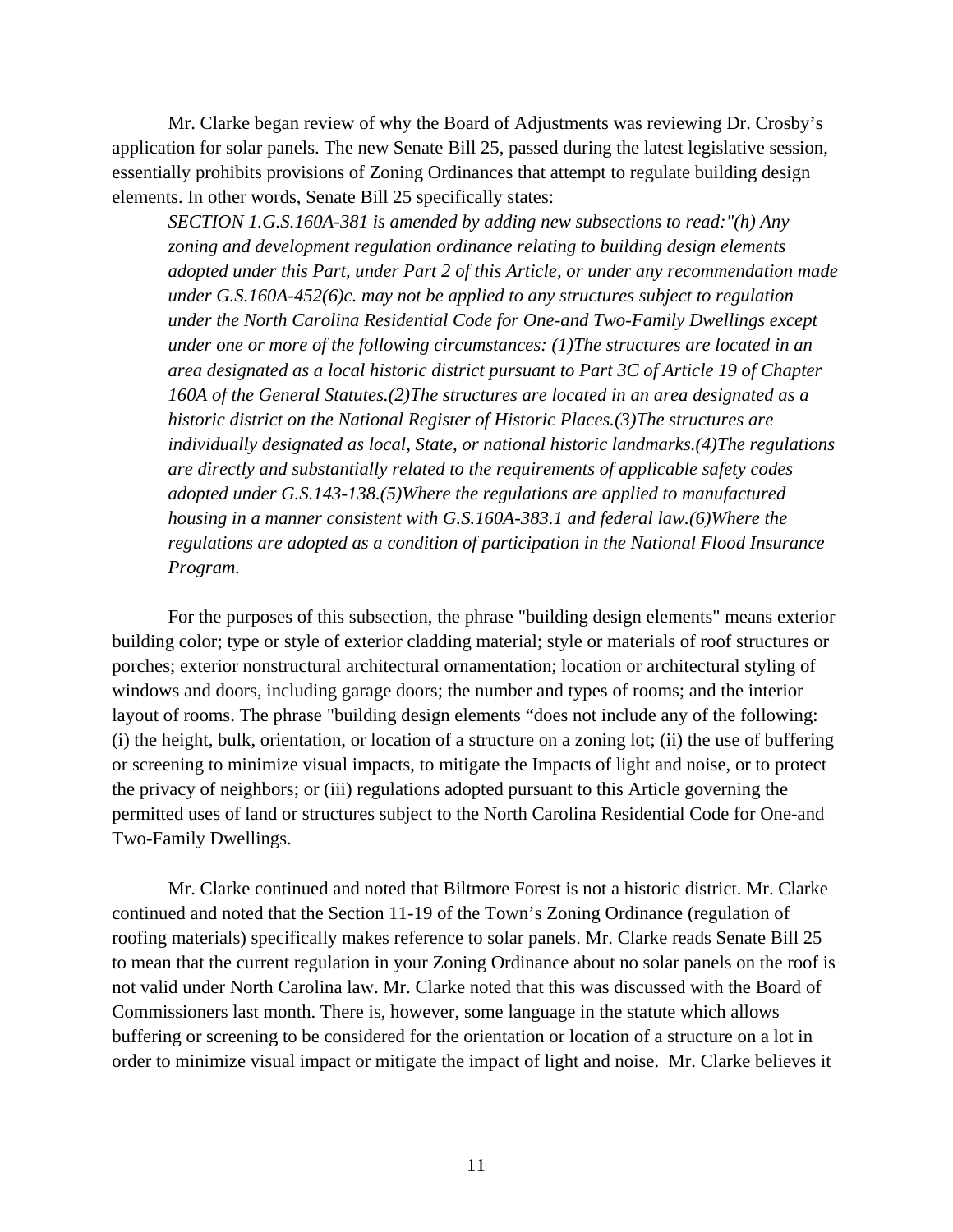is the direction of the Town Commissioners that this Board could require screening for solar panels on roofs.

 Dr. Landau addressed confusion as to why solar panels are addressed into what you just read and whether that is roofing material. Mr. Clarke said it is not clear in Senate Bill 25 but it is clear in the Ordinance. The Ordinance regulates solar panels as roofing materials. Dr. Landau says this certainly lists solar panels but the fact that it is listed in there, if solar panels are not roofing materials, simply the fact that it is listed does not make it a roofing material. Mr. Clarke stated he was not saying it does but he believed the Ordinance is regulating it as a roofing material. Mr. Chandler stated the Town Ordinance is prohibiting roofing materials including solar panels not to be allowed but you are saying this new law trumps that. Mr. Clarke said he is stating the new law says local governments cannot regulate the type of building or roofing materials. Dr. Landau agreed, but says the new law does not specify solar panels. Mr. Clarke agreed. Mr. Clarke said he would be reluctant to advise the Board to prohibit solar panels under the current Ordinance because it sure makes it sound like it is a roofing material.

 Mr. Clarke also noted that the previous Town Administrator had approved solar panels on existing construction. Mr. Kanipe indicated that, from his review of those cases, those solar panels were not visible from adjacent property.

 Mr. Pearlman asked how they could resolve a conflict between the Town's ordinance and the state law. Mr. Clarke said the state law was holding and would preempt the Town's ordinance because the Town considered it roofing material.

 Mrs. Groce asked whether it would be possible to bring a panel in for the Board to review. The applicant's representative indicated that it is more expensive but more aesthetically pleasing because it is pretty much solid black. The idea is this will make a solid black pane on a roof. We have to order these but we want to make these as aesthetically pleasing as possible.

 Mr. Pearlman asked whether the Board could realistically turn down something of this nature. Mr. Clarke said yes and no - there was not much basis to reject it, but there was basis for the Board to consider its impact and whether any screening or buffering could be put in place.

 Dr. Landau asked Dr. Crosby to explain his rationale behind installing the panels. Dr. Landau indicated that he did not believe it was attractive to him, and simply asked Dr. Crosby to explain his rationale. Dr. Crosby said he believed this would be an attractive feature for his home, and that he was doing this because he wanted to improve his home.

 Mr. Chandler asked whether there was a chance to review the solar panel prior to approval. The representative said it was possible but it may be a couple weeks waiting period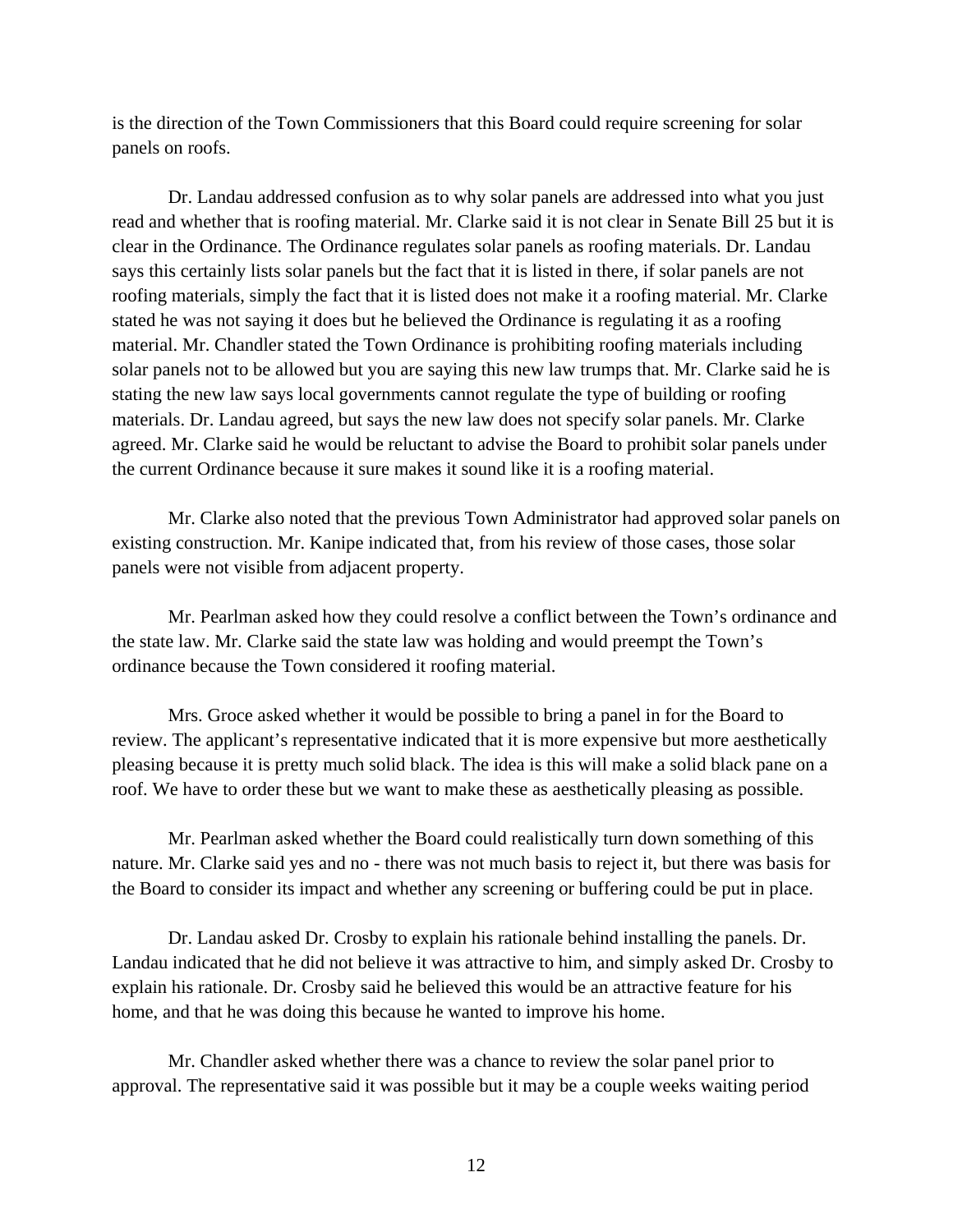because they are specially ordered.

 Dr. Landau asked whether the Town Attorney could do more research in order to verify that his legal opinion is correct.

 Chairman Goosmann asked the contractor whether they could table this until the Board could review the panel.

 Dr. Crosby said that he could understand Dr. Landau's concern, and that it would have to be pleasing to him as well as the Board. Dr. Crosby agreed to table the matter until the next month until they can review the panel. Dr. Crosby agreed to table the proposal.

## HEARING (Evidentiary):

 David and Laura Bourne, 27 Hemlock Road, were called forward and sworn in by Chairman Goosmann.

 Lynn Kieffer shepherded the discussion regarding the Bourne's home proposal. Mrs. Kieffer invited the applicants to present their changes from the original proposal. Mr. Hutch Kerns, landscape architect, began reviewing the revised plans. Mrs. Kieffer noted that the garage was attached in this revised plan, whereas previously it was a detached garage. Mr. Kerns noted there were three accessory structures: a decorative fence, pool and decking, and retaining wall that included a stone chimney and water feature.

 Dr. Landau asked about the decorative fence in the front yard, and Mr. Kerns indicated that this was a 3 foot high split rail type fence.

 Mr. Pearlman asked what the hardships were in regards to the variance requests. Mr. Kerns indicated that the retaining wall in the back was designed to prevent additional clearing. Mr. Clarke said the law does not really describe hardship, it talks about unnecessary hardship resulting from strict application from the Ordinance. It also talks about things being peculiar to the location such as size or topography. You can grant a variance for unnecessary hardship as a result from strict application of the Ordinance. Mr. Pearlman said we are obligated to follow the statutory rules. So, if there is a hardship, then we need to hear the argument here. Mrs. Kieffer said this is a 1.62 acre lot. Mr. Clarke indicated that the Board had previously approved more accessory structures than this on prior applications. Mr. Pearlman asked whether any neighbors had opposed this proposal. Mrs. Kieffer said we have some neighbors here and asked for objections or comments.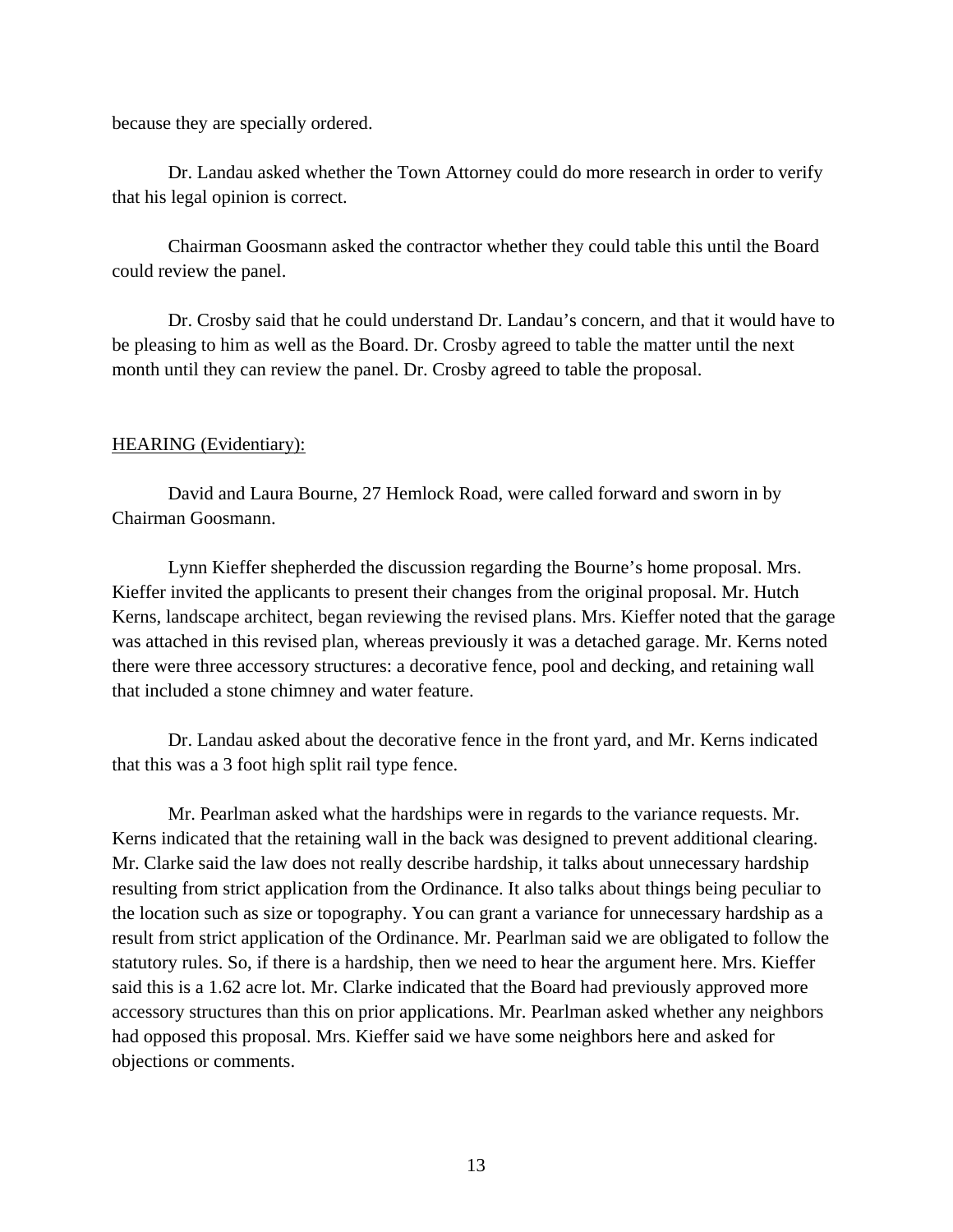Mrs. Merry Jenkins, 25 Hemlock Road, was sworn in as a neighbor to provide any feedback. Mr. Kerns reviewed the proposal and that the applicants had changed the plan in order to accommodate some prior concerns from the neighbor and Board. Mrs. Kieffer said the view of the garage was reduced.

 Dr. Landau stipulated that he was comfortable with these accessory structures and the benefit that they provide to the neighborhood, and that previous variances were approved in respect to the new construction that were appropriate to the home.

 Mr. Pearlman agreed that there was not anything objectionable from his viewpoint, but only that the ordinance as written prohibited them from clearly defining what was a variance or not. Mr. Clarke also said the Ordinance is written for a different time. Mr. Pearlman said it is not up to this Board to make a decision. Mrs. Kieffer said the building material for this fence is like a stacked split rail under 3 feet.

 Mr. Bourne referenced the 20 foot horse easement on the rear of the property and the concern from some additional neighbors who wanted privacy from that trail. Mr. Bourne said he did not want a fence to deny people entrance, but did want to utilize the stone wall to help define the rear edge of their property. Mr. Chandler indicated that this would be an effective barrier. Dr. Landau read from their application and noted that the wall was designed to help preserve some trees.

 Mrs. Kieffer asked if the rationale for taking the cover away from the pool was in order to be under the maximum roof coverage requirement. Mr. Bourne said yes, that after attending the last meeting, he understood the importance of staying underneath the maximum roof coverage allowance. Mr. Bourne indicated that he did not want to be over this maximum roof coverage requirement and directed the architect to resubmit the plans showing the pool without a cover.

 Mr. Chandler asked Mrs. Jenkins if she was satisfied with the plan. Mrs. Jenkins said she appreciated the change in orientation for the home and did want to make sure Mr. & Mrs. Bourne understood the issue with storm water coming down the road. Mr. Kerns then referenced the specific plans intended to protect the neighbors from runoff and ensure that it is all treated on site.

 Mr. Pearlman asked whether the runoff plan as proposed by the landscape architect could be included within the permit approval. It was determined this could be included.

 Mr. Chandler asked whether additional buffering would be planted if necessary for the additional three accessory structures. Mr. & Mrs. Bourne agreed to this.

# DELIBERATION & DETERMINATION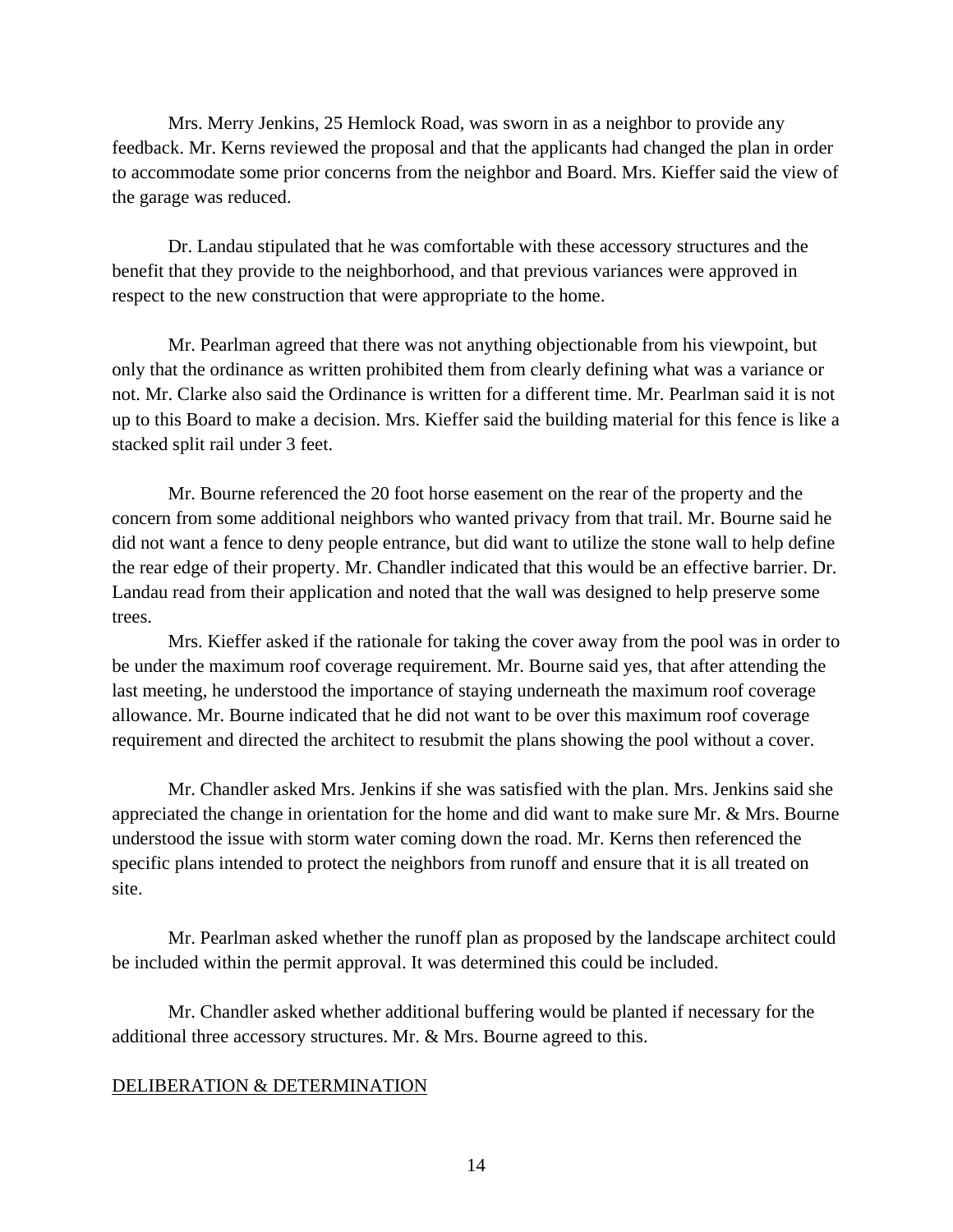Mrs. Kieffer recited the facts and detailed the specific Conditional Use and Variance requests. David and Laura Bourne of 27 Hemlock Road are requesting a Conditional Use permit request for three accessory structures. The outdoor lap pool with the decking, the back stone wall encompassing the fireplace and the water feature and natural fencing in the front yard. They are also requesting two variances; one for fencing in the front yard and then exceeding the maximum number of accessory structures.

 There were no additions to the facts from the applicants, no further deliberation from the Board, and one question from the Board.

 There was a comment from the Board asking whether this would set a precedent regarding the number of accessory structures. Mr. Clarke indicated that variances for accessory structures were approved previously for new construction. Mrs. Kieffer and Mrs. Groce each commented that there were also variances and conditional use permit requests denied. Chairman Goosmann indicated that the applicants had been before the Board previously and modified their plan.

 I, Rich Landau move that a Conditional Use Permit and Variance request be granted to David and Laura Bourne of 27 Hemlock Road for the facts that had been stated and that the Conditional Use Permit for three accessory structures and a Variance for exceeding the maximum number of accessory structures and a Variance for approval of fencing the front yard. The facts and findings as recited by Lynn Kieffer and her summation be accepted as findings of fact to support this grant. The Board has inspected the site and no neighboring property owner has objected.

 Further, Dr. Landau moved that the Board find that granting this Conditional Use Permit, (a) would not materially endanger the public health or safety if located where proposed and developed according to the plans as submitted and improved, (b) met all required conditions and specifications of the Town of Biltmore Forest Zoning Ordinance, (c) would not substantially injure the value of adjoining or abutting property, and (d) would be in general conformity with the plan of development of the Town of Biltmore Forest and its environs as set forth in Sections 1005.03 (2) and (3) of the above ordinance. The applicant has been informed that she is to report to the Zoning Administrator within seven (7) days of completion of the project in order that the Zoning Administrator can determine that the project has been completed in accordance with plans submitted to the Town.

The motion for a Conditional Use Permit and Variance was seconded by Mr. Pearlman and unanimously approved.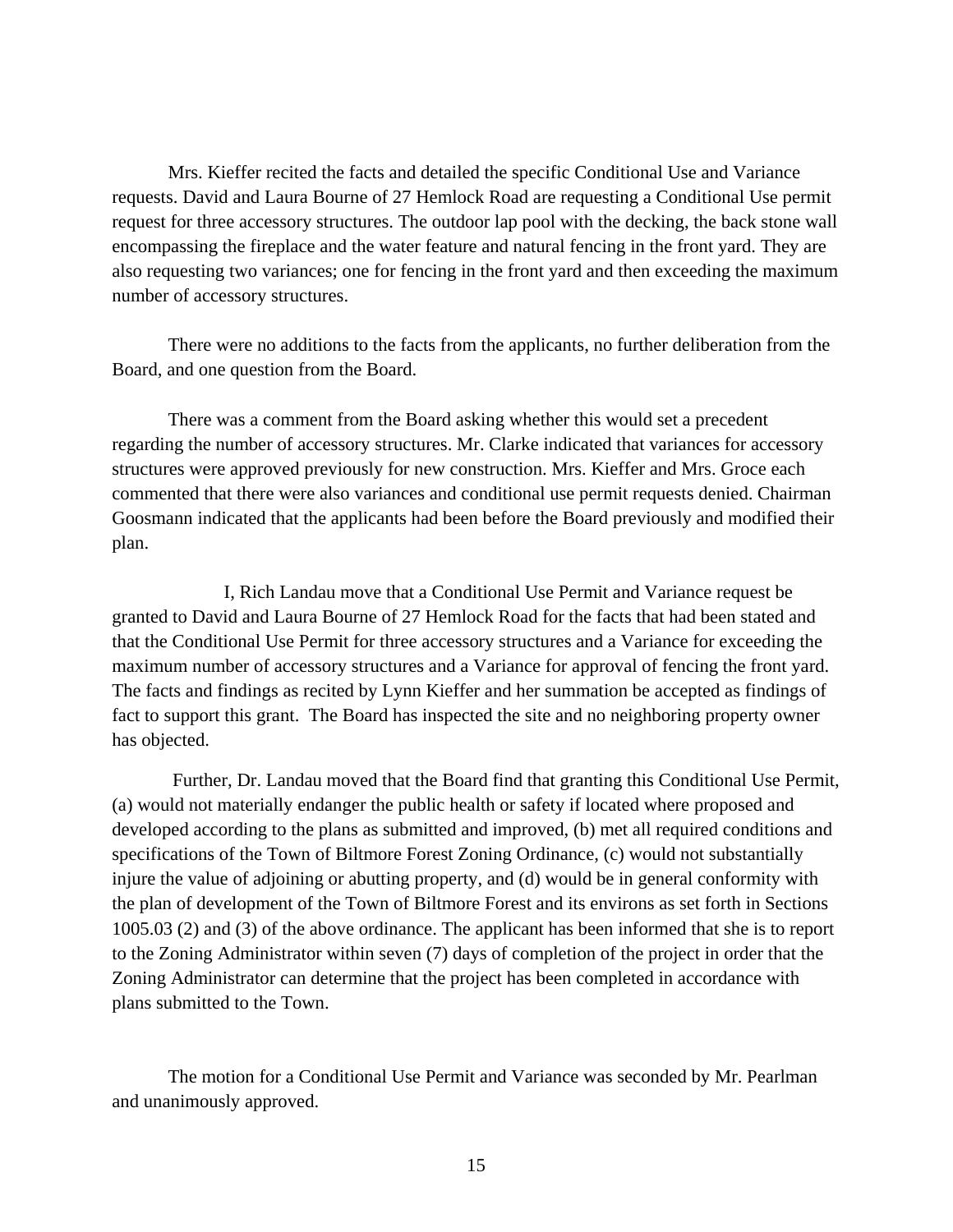Conditional Use Permit was approved.

 Chairman Goosmann asked again for Shane Robichaud and Lauren Bradley. They were not present so the item was referred to next month's meeting.

## HEARING (Evidentiary):

 John Yurko was now present and came forward to be sworn in on behalf of Mrs. Debra Stonecipher, 15 East Forest Road. Mr. Yurko was asked whether he would consider tabling the matter, and indicated that he would he would like to proceed if possible due to some tree cutting coordination with a neighboring property owner.

 Chairman Goosmann indicated that he would like to hear from the Board regarding the project and whether to move forward. The Board agreed to move forward with hearing the project.

 Dr. Landau shepherded the case and said the applicant would like to construct a fence on the perimeter of their property. Some of the fence is on the property line, and the project also includes two gates and four columns at the entrance to the property from East Forest and Forest Roads. Dr. Landau asked the applicant to begin their presentation of the project. Mr. Yurko reviewed the prior approved variances and conditional use permits from last month's meeting. Mr. Yurko indicated that the owner wanted to increase security for the property, and noted that there was a creek and pond on the rear of the property that the owners were concerned with as it related to liability. Mr. Yurko noted that the location of the fence was generally determined by the large trees on the property. Mr. Yurko noted that there were approximately eight dead white pine trees on the eastern boundary along East Forest Road. Mrs. Kieffer asked whether the trees had been approved. Mr. Kanipe replied that they had not been approved, and regardless of the outcome of the Board's decision, the trees would still need to be approved for removal. Mr. Chandler asked Mr. Yurko what the hardship would be. Mr. Yurko said I think it is liability concern because of presence of the pond.

 Mrs. Kieffer asked about the total footage of the fence, and Mr. Yurko indicated it was 1,550 linear feet of fence.

 Mrs. Groce indicated her belief that this would change the feel of the neighborhood and change the neighborhood. Mrs. Kieffer indicated that during the previous permit approvals for the pool, Mr. Yurko had indicated that small fence around the pool would be requested, and this has now changed. Mr. Yurko indicated that yes, it was a different proposal than previously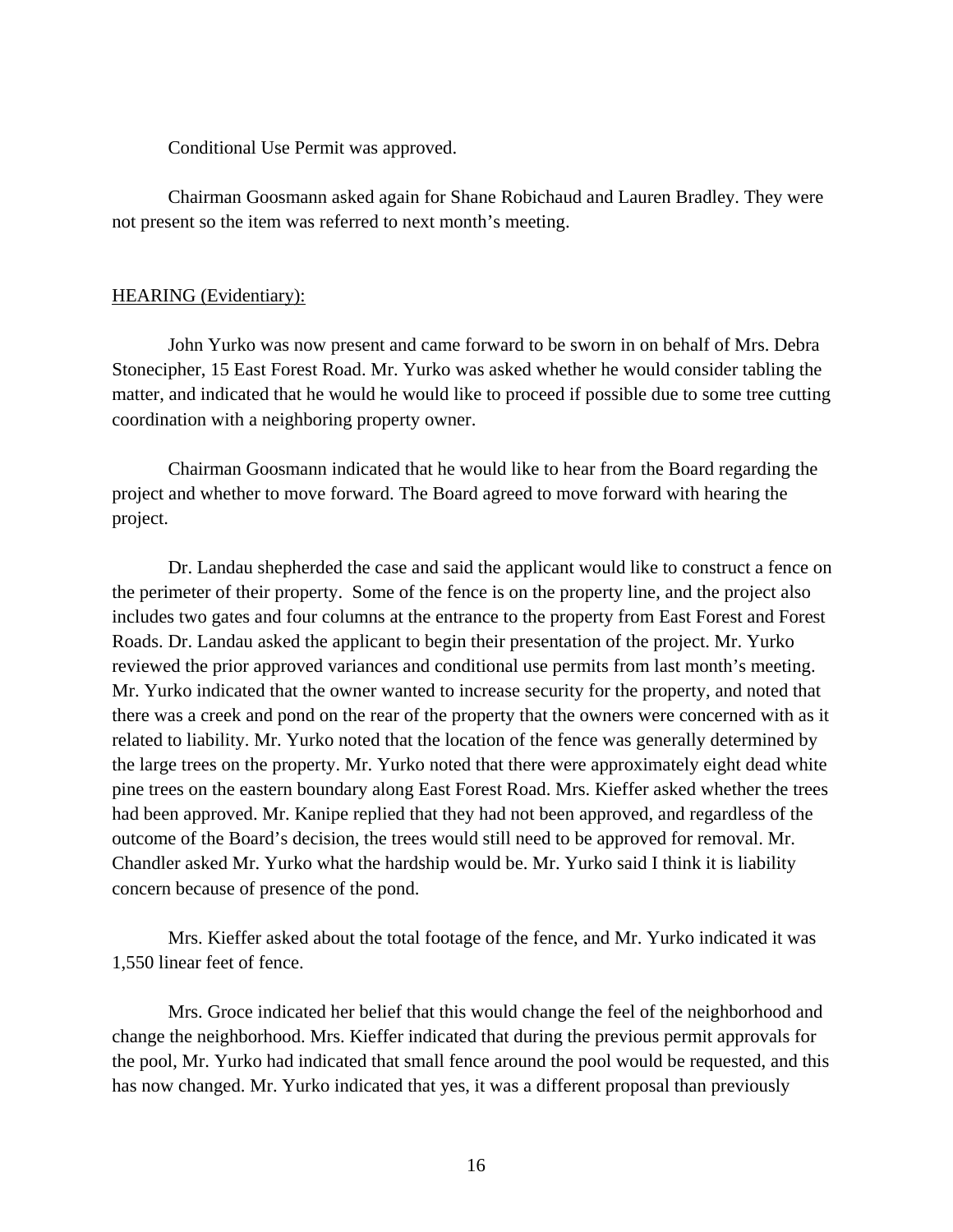discussed.

 Dr. Landau reviewed the Board's take on fencing, and how generally it was hoped for that the fencing would be within the setback.

 Mr. Jim Groce asked a question about what the Board calls the front of this property. Mr. Kanipe indicated that from the Town's perspective the front was East Forest Road, and in this specific case, the fence was within the entirety of the front, rear, and side yard setbacks.

 Mr. Groce indicated his belief that this would set a clear precedent to completely fence any property within Biltmore Forest. He lives across from this property and believes it would harm the neighborhood. Mr. Groce does not believe there is a hardship present, since the pond and creek were there previously and the creek is very dry as it is. Mr. Groce also said that it destroyed the calming effect of the neighborhood.

 Mrs. Sherie Groce indicated that her knowledge of the history of the home and landscaping plan did not support this fencing plan. It destroys the calming effect of the forest.

 Chairman Goosmann asked whether the applicant was more concerned with the gate and columns or the fencing. Mr. Yurko indicated his belief that they were more interested in the gates and columns than the fencing and would like the Board to consider this.

 Mrs. Mary Margaret Saunders said that the gates were more palatable than the perimeter fencing and made more sense.

 Discussion ensued about whether the security gates depend on the decision related to perimeter fencing. Mr. Yurko said that the gates were designed at a natural low point where existing stone walls were already present.

 Mr. Yurko agreed to bifurcate the proposal and discussion ensued on the two columns, lighting, and gates. The proposal to construct fencing around the perimeter of the property was withdrawn. Mr. Yurko designed the low profile gates and keypad and design for how the swinging gate would work. The gates are designed in order to accommodate vehicles off of the roadway. Mr. Kanipe asked about emergency vehicle access, and Mr. Yurko indicated this type of swinging gate would be designed to allow immediate access to emergency service personnel.

 The columns are 5'6" with light fixtures that are 29 inches tall. The light fixtures will be on a timer, where they come on at night and go off at a certain specified hour. Mr. Chandler asked for specifics about the new requests; two columns on either side and a swinging gate on either entrance would be allowed. There is an existing garden wall into which these columns will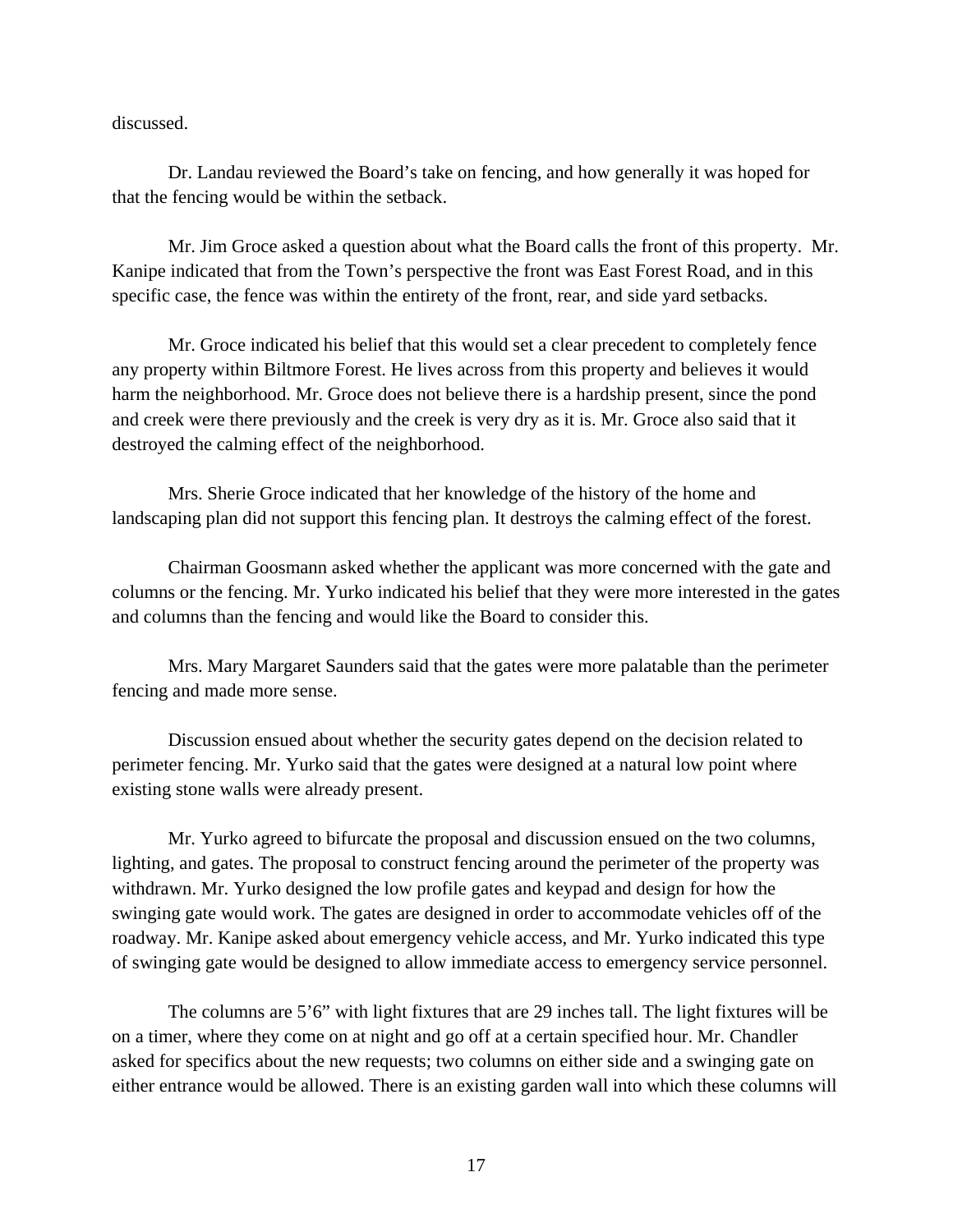be located.

 Mr. Chandler asked for comments from the neighbors regarding this proposal. Mrs. Groce advised that there were no objections to the columns and gates on the property.

 Chairman Goosmann asked whether there were any comments or concerns from neighbors regarding the gates, columns, and lighting. All were fine with the proposal.

## DELIBERATION & DETERMINATION

 Dr. Landau summarized the facts as presented in regards to the columns, lighting, and swinging gates. Debra Stonecipher of 15 East Forest Road is seeking a Conditional Use Permit for construction of two electronic swinging gates and four stone pillars, two for each gate. The gates will be along Forest and E. Forest Road at the entrances of the property tying to the existing stone walls currently in place. They are also requesting a variance for construction of gates with stone pillars and exceeding the maximum number of accessory structures. There has been considerable discussion of this and no neighboring property owners have objected to the gates, pillars, and lighting.

 Mr. Pearlman made a motion to approve the columns, gates, and lighting. I Lowell Pearlman make a motion that a Conditional Use Permit and Variance as requested be granted to Debra Stonecipher of 15 East Forest Road for two gates and supporting columns and that the facts recited by Rich Landau in his summation be accepted as findings of fact to support this grant. The Board has inspected the site and no neighbor has objected.

 Further, Mr. Pearlman moved that the Board find that granting this Conditional Use Permit, (a) would not materially endanger the public health or safety if located where proposed and developed according to the plans as submitted and improved, (b) met all required conditions and specifications of the Town of Biltmore Forest Zoning Ordinance, (c) would not substantially injure the value of adjoining or abutting property, and (d) would be in general conformity with the plan of development of the Town of Biltmore Forest and its environs as set forth in Sections 1005.03 (2) and (3) of the above ordinance. The applicant has been informed that she is to report to the Zoning Administrator within seven (7) days of completion of the project in order that the Zoning Administrator can determine that the project has been completed in accordance with plans submitted to the Town.

Mrs. Groce seconded the motion and was unanimously approved.

The next meeting was set for Monday, October  $19<sup>th</sup>$  at 4:00 pm. Chairman Goosmann adjourned the meeting at 6:50 pm.